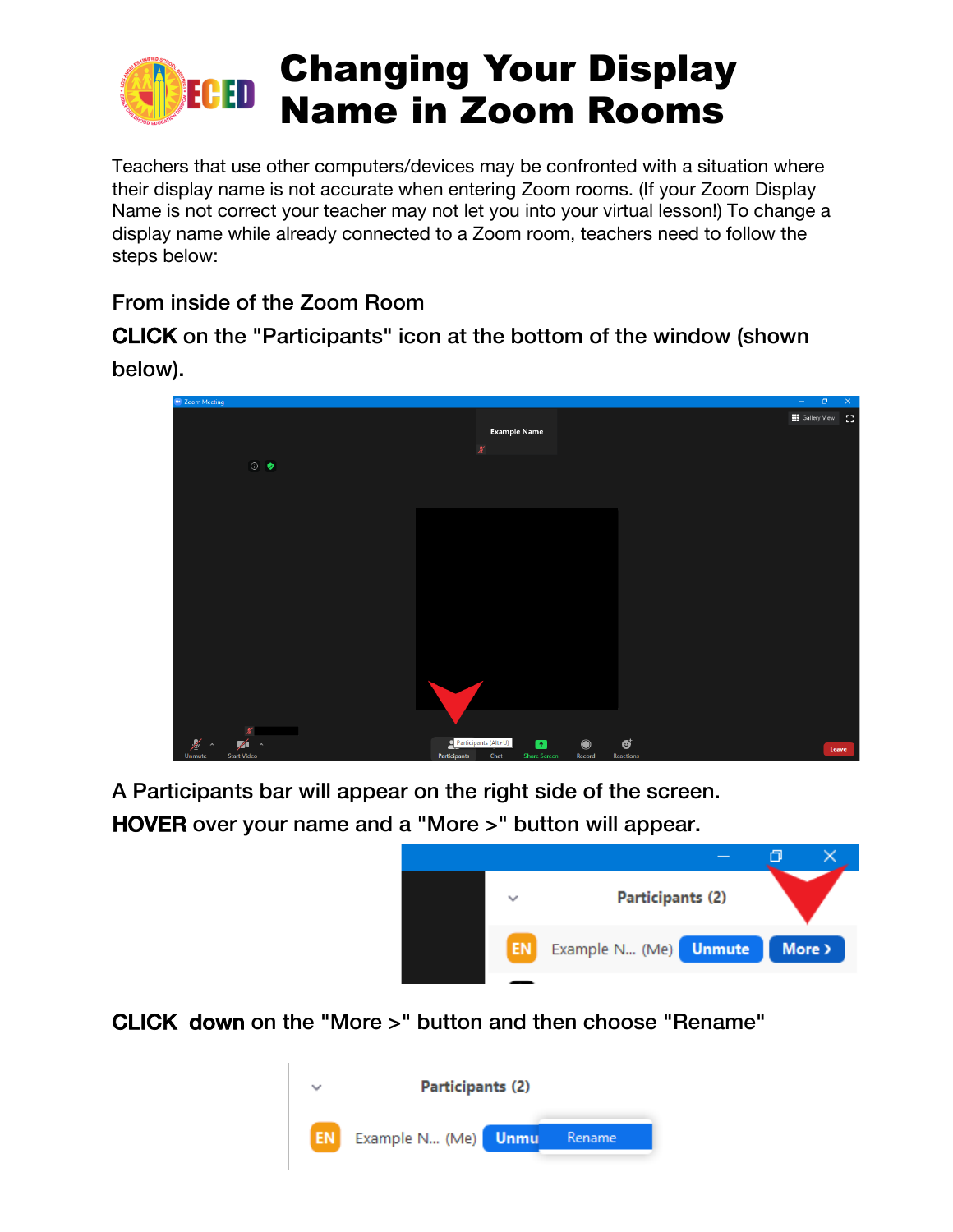Enter your official employee name, similar to the name you see on your paystub, in the "New Screen Name" field and be sure to have the "Remember my name for future meetings" checked.



After CLICKING the blue "OK" button, your new name will appear.

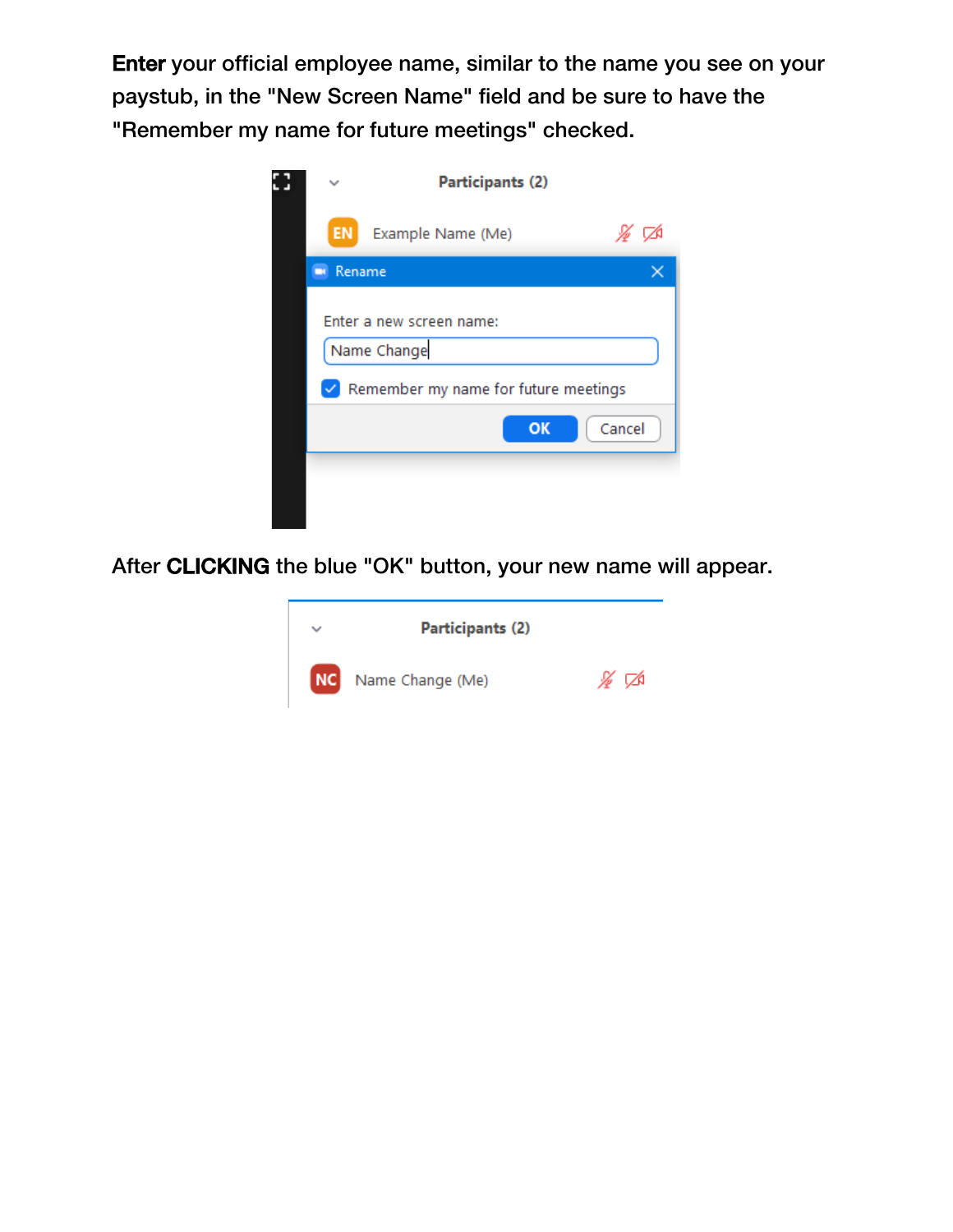

To make sure your Zoom display name is accurate before entering a room, you need to go through the Zoom app that is installed on your desktop.

Just FIND the Zoom icon on the desktop and double CLICK to open.



**CLICK** on the option to Join a Meeting.

That will open up a window where you can manually joi a meeting. (instead of clicking a link)



ENTER the Zoom room number/name. You can find this information in your email confirmation/invitation/registration.

ENTER in your official employee name similar to the name you see on your paystub. Make sure that the "Remember my name for future meetings" is turned on.

| Zoom                                                 |  |
|------------------------------------------------------|--|
| <b>Join Meeting</b>                                  |  |
| Meeting ID or Personal Link Name<br>111 111 111      |  |
| <b>Example Name</b>                                  |  |
| Remember my name for future meetings<br>$\checkmark$ |  |
| Do not connect to audio                              |  |
| Turn off my video                                    |  |
| Join<br>Cancel                                       |  |